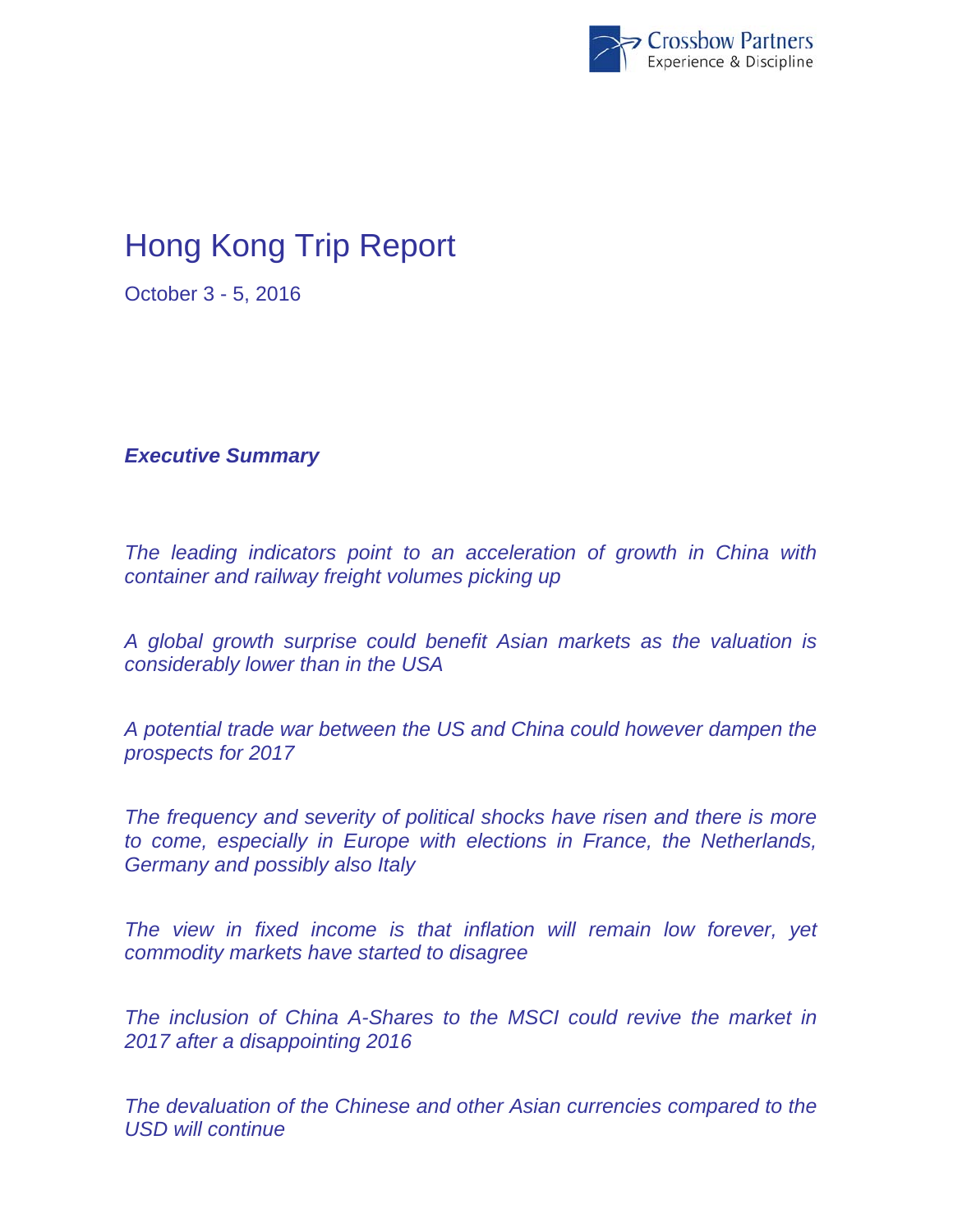

## **Shanghai and Shenzhen Connect**

The launch of the Shenzhen - Hong Kong Stock Connect making it increasing easy for overseas investors to access China's historically 'closed' markets, whilst also helping pave the way for potential A-share inclusion in the MSCI EM Index in 2017.

The Shenzhen and Shanghai - Hong Kong Stock Connect programs now provide overseas investors' access to 1477 mainland China listed stocks, with a total market cap of around US\$6.5 trillion. This includes 722 stocks that are not constituents of the MSCI China A Index and are now accessible for overseas investors searching for alpha opportunities in the China A-share markets.

Many of the names listed in Shenzhen are high-growth companies, including prominent consumer, technology and healthcare names, which represent the 'new' China. With both Shanghai and Shenzhen Stock Connects available, active managers have access to a wider universe enabling them construct more meaningful strategies, whilst passive managers will be able to minimize tracking error against broader indices.

The launch of the Shenzhen Hong Kong Stock Connect also means that investors now have access to all but 59 names (4.1% market cap) of the MSCI China A share Index's 814 constituents.

|                                       | MSCI China A Index | <b>SH-HK Connect*</b> | <b>SZ-HK Connect*</b> | Not in Connect |
|---------------------------------------|--------------------|-----------------------|-----------------------|----------------|
| No. of stocks                         | 814                | 372                   | 383                   | 59             |
| Free float market cap<br>(US billion) | 1773.2             | 1030.2                | 670.2                 | 72.7           |
| % of MSCI China A<br>Index free float | N/A                | 58.1%                 | 37.8%                 | 4.1%           |

MSCI China A Index is now easy to replicate via the Stock Connect programs:

*\*Please note these figures comprise only of stocks available via the Connect Programs that are also included in the MSCI China A Index* 

## **Macro View**

Below some thoughts of Lloyd George in Hong Kong which we fully support.

Many Western observers have got China wrong in the past few years. It is indeed difficult to ascertain the true economic and political situation of the People's Republic of China. Next year will be a key year with the end of the five year term of President Xi Jinping and Prime Minister Li Keqiang which normally will be renewed for another five years until 2022. There are, however, rumors that by the time of the September National People's Congress meeting, Xi Jinping will have succeeded in changing the rules so that he is not compelled to retire after 10 years but can be President for life (as President Putin has managed to achieve).

The risk in China is political rather than economic. There will continue to be factional fighting and disagreement about the direction the Communist Party should take. What is relevant for investors is economic policy and the direction of the Renminbi (RMB) which we fully expect to continue depreciating. Now nearly 7 RMB to the USD, we expect that it will reach 10 RMB to the USD within the next two to three years. China's exports will continue to slow down and whether or not the GDP number reflects this, the overall economy will slow. In 2016 what was surprising to many observers was the extraordinary resilience of the Chinese domestic property market. Over the first half of 2016, Shenzhen, Shanghai, and Beijing have risen by 63%, 33%, and 47% respectively.